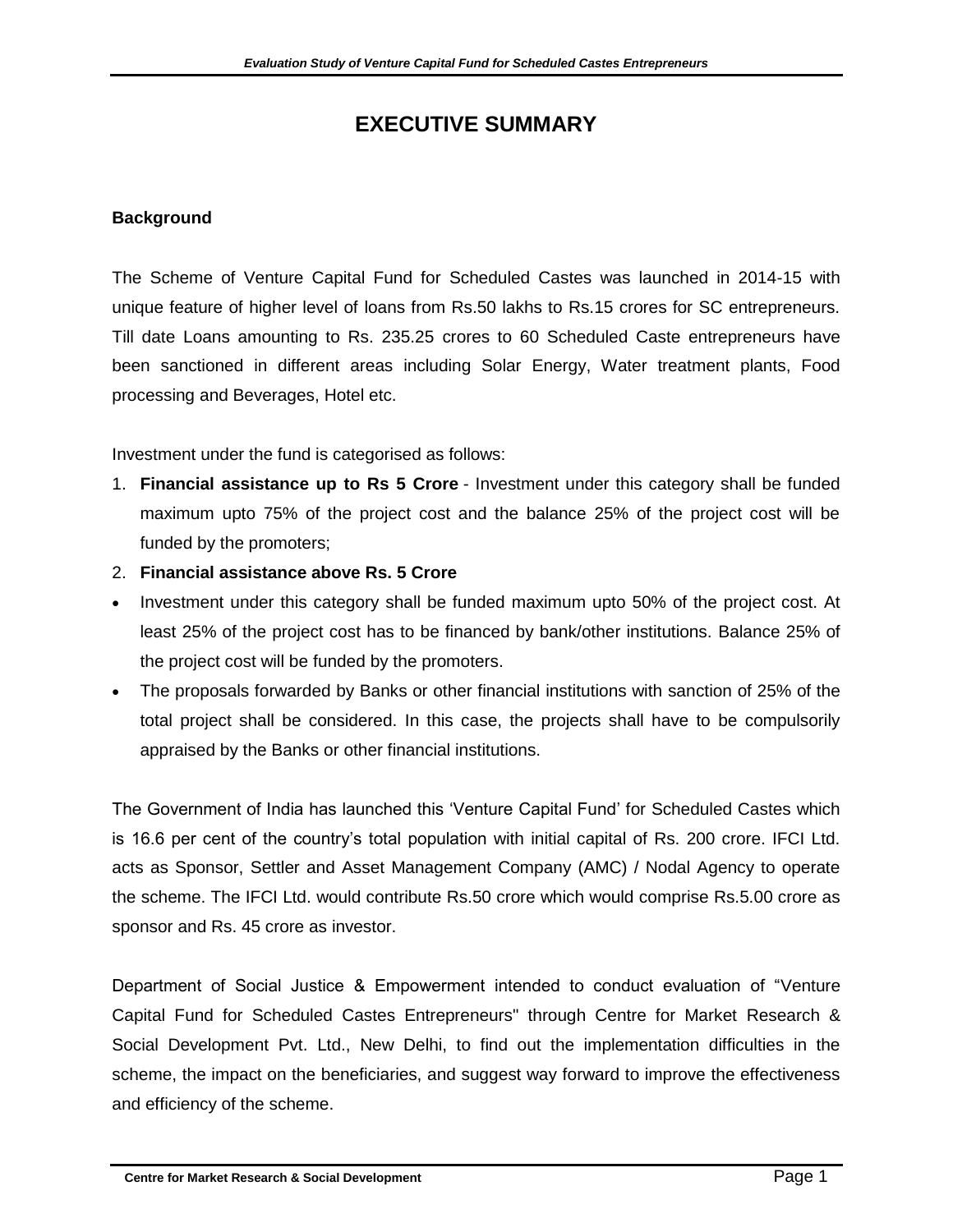### **Study Objectives**

The key objectives of this evaluation study are:

- i) Whether the Scheme has achieved its targets and goals.
- ii) An analysis of pay back capacity of the beneficiaries.
- iii) Whether the coverage of the scheme is adequate whether it has covered areas dominated by SC entrepreneurs.
- iv) Has the scheme resulted in generating employment?
- v) Key findings
- vi) What are the outcomes of the scheme?
- vii) Has IFCI succeeded in meeting the objectives of the scheme?
- viii) Problems in scheme design if any.
- ix) Recommendations for improving the scheme design so as to improve its access.
- x) Some case studies.

The study was based on the explorative, descriptive and analytical approach to study. Both secondary and primary research was undertaken to generate required information. Both secondary data and primary data were used for this purpose. Separate Interview schedules were prepared for the beneficiary entrepreneurs and implementing officials to elicit the desired information.

Out of 60 entrepreneurs benefitted under the scheme, 57 were surveyed during the field visit covering 15 states in November 2017 and remaining three could not be surveyed since the concerned persons are not available in the office during the visit and did not provided requisite information after several contacts.

#### **Major Study Findings**

1. The venture capital fund for scheduled castes (VCFSC) was announced in the month of January, 2015 with an initial corpus of 245 crores which was scaled up to Rs. 290 crores till the commissioning of this study. More than 400 applications for sanction of loan were received by IFCI which is administering the scheme. A total number of 60 cases have been sanctioned till October 2017 which does not include 14 cancelled and 3 rejected cases subsequent to sanction.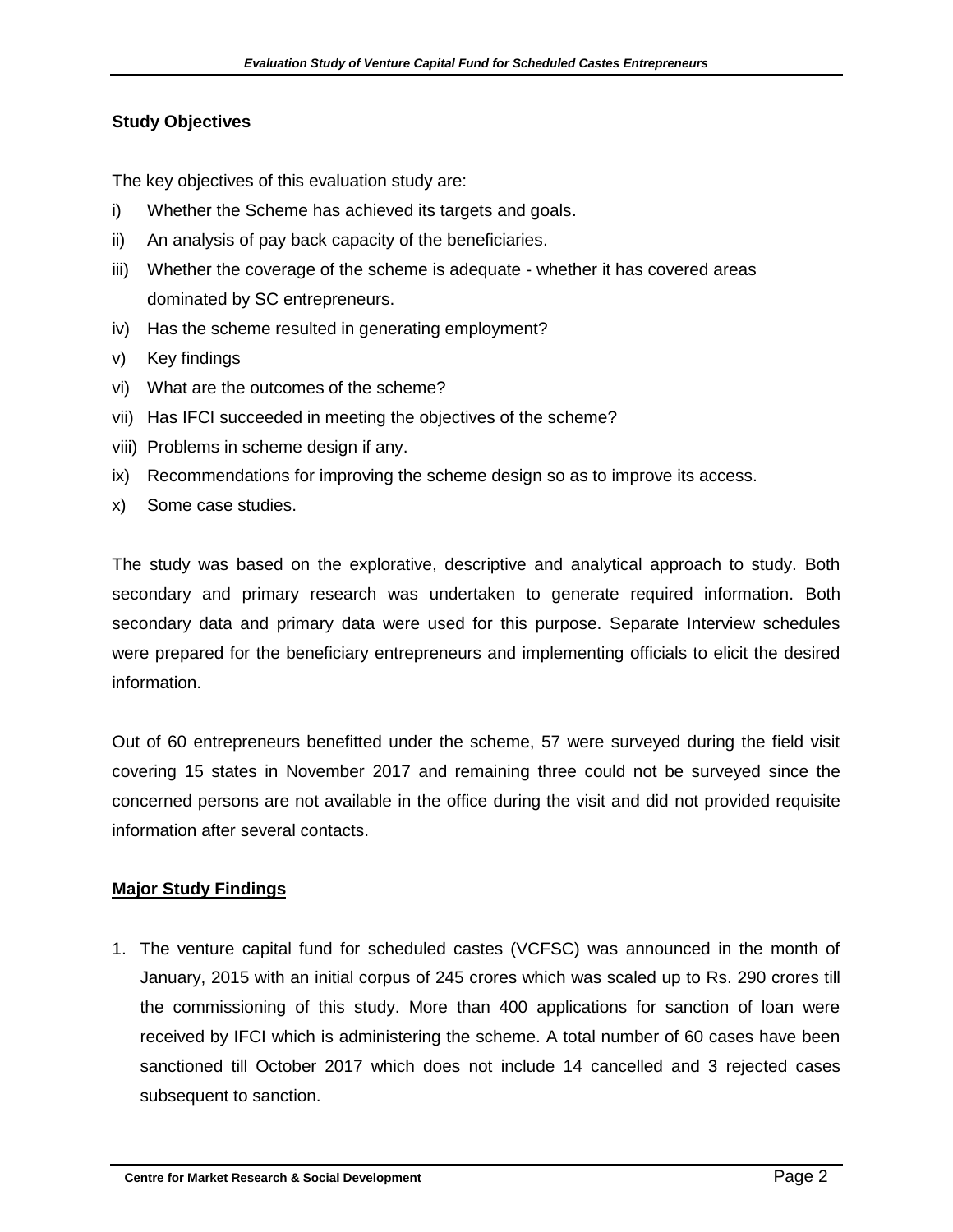- 2. Beneficiaries under the scheme are from 15 states in the country. Maximum number of beneficiaries are from Maharashtra (12% SC population), Andhra Pradesh and Telangana (16% SC population-undivided Andhra Pradesh) whereas other States having 20% to 32% population have not been adequately covered. Further, the States like Rajasthan, Odisha, Tripura, Uttarakhand, Madhya Pradesh, Jharkhand, Delhi and UT of Chandigarh with a significant percentage of Scheduled Castes population, do not have any beneficiary under the scheme. Besides, no SC entrepreneur from North Eastern States barring one in Assam has been sanctioned the assistance under the scheme. Thus, the coverage of the Scheme is not adequate. The Scheme has also not covered many SC dominated areas/ States and areas having more number of SC entrepreneurs. The data reveals that the eligible entrepreneurs in Maharashtra have been benefitted the most compared to other areas having more number of SC entrepreneurs, whereas the states of Madhya Pradesh, Kerala and Rajasthan having significant concentration of SC entrepreneurs, do not have any beneficiaries under the scheme.
- 3. The eligible companies who have been sanctioned venture capital, have promoted projects in manufacturing and service sector. The manufacturing sector industries funded include projects in power, textiles, manufactured products, food processing and service sector includes information technology, health, amusement and hotels etc.
- 4. As on October 2017, a total amount of 238.80 crore has been sanctioned to 60 eligible companies and 146.44 crore disbursed to 47 companies. 13 companies are yet to be disbursed the assistance due to various reasons which include non-submission of legal documents (10 cases) and vetting of legal documents by IFCI.
- 5. Time taken for sanction of loans by IFCI takes around 2-10 months against the stipulated period of 2-3 months as provided under the scheme. The reason for this delay is due to time taken in legal documentation, provision of collaterals and timely arrangement of margin money.
- 6. Out of 47 disbursed cases, 16 companies have been released the full assistance, more than 90% of the sanctioned amount have been released to 9, 50% to 82% to 15 and 7 companies have been released below 50%. The main reasons for delay in disbursement are as under:
	- Delay in conversion of agricultural land to non-agriculture;
	- Delay in submission techno-economic viability (TEV) report;
	- Delay in obtaining NOC from State land allotting agency;
	- Inability to provide security/ collateral;
	- Pending legal documentation, valuation and title search report (TSR).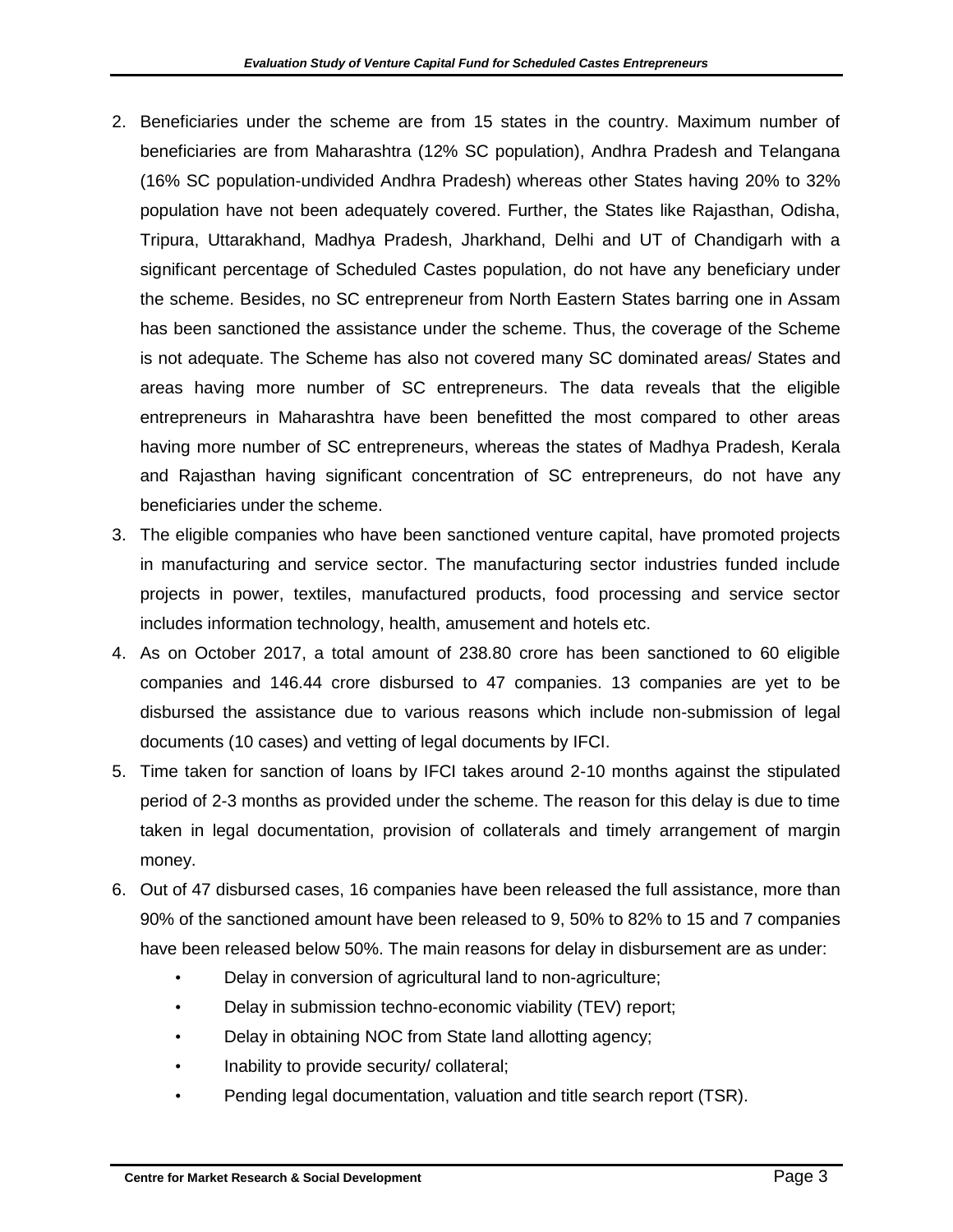- 7. Among these sixty companies, 14 have availed loans from banks at an interest rate which is higher than that under the VCFSC.
- 8. Out of 57 surveyed companies covered under this study, 47 are not very comfortable with the present repayment period of 6 years. Most of them are of the opinion that the repayment period should be extended to 8-10 years including the moratorium period.
- 9. Out of 47 companies to whom disbursement has been made under the scheme, 30 have already started repayment without any default, 4 have started repayment but subsequently defaulted, 2 have defaulted without repaying any amount and in 11 cases, the repayment is yet to commence.
- 10. Out of 47 companies which have been disbursed assistance, 7 companies have started commercial operation and 8 have implemented the project. Others are under process of implementation.
- 11. IFCI confirmed that six companies are defaulters as on October, 2017. At present, IFCI is following up with the default entrepreneurs to repay the due installment(s). Soon IFCI shall be taking the following actions against the defaulters as per the terms and conditions of the sanction:
	- a) Depositing the PDCs.
	- b) Invoke of pledged shares and personal guarantees of promoters and mortgagors.
	- c) Recalling the financial assistance provided under the scheme.
	- d) Other legal recovery actions.
- 12. Keeping in view that 15 companies have implemented the projects sanctioned, it is premature to capture the exact impact on employment generation. Still, it is observed from the survey that the direct employment has increased 685 to 1561 (increase of 128%) and indirect employment has increased from 460 to 1151 (increase by 150%).
- 13. The assets being funded under this scheme are considered as primary security. Additional collaterals are taken in case the project is located in leased premises where the land and building is not owned by the entrepreneur. There is no guideline with regard to the quantum of additional security. The same is determined by the fund manager keeping in view the nature of funding, type of business and risk involved thereof. It is observed that IFCI addresses this issue liberally keeping in view the nature of fund.
- 14. IFCI provides hand holding support to the prospective ventures which include preparation of feasibility report, financial viability analysis data, project monitoring and other guidance as may be required on case to case basis.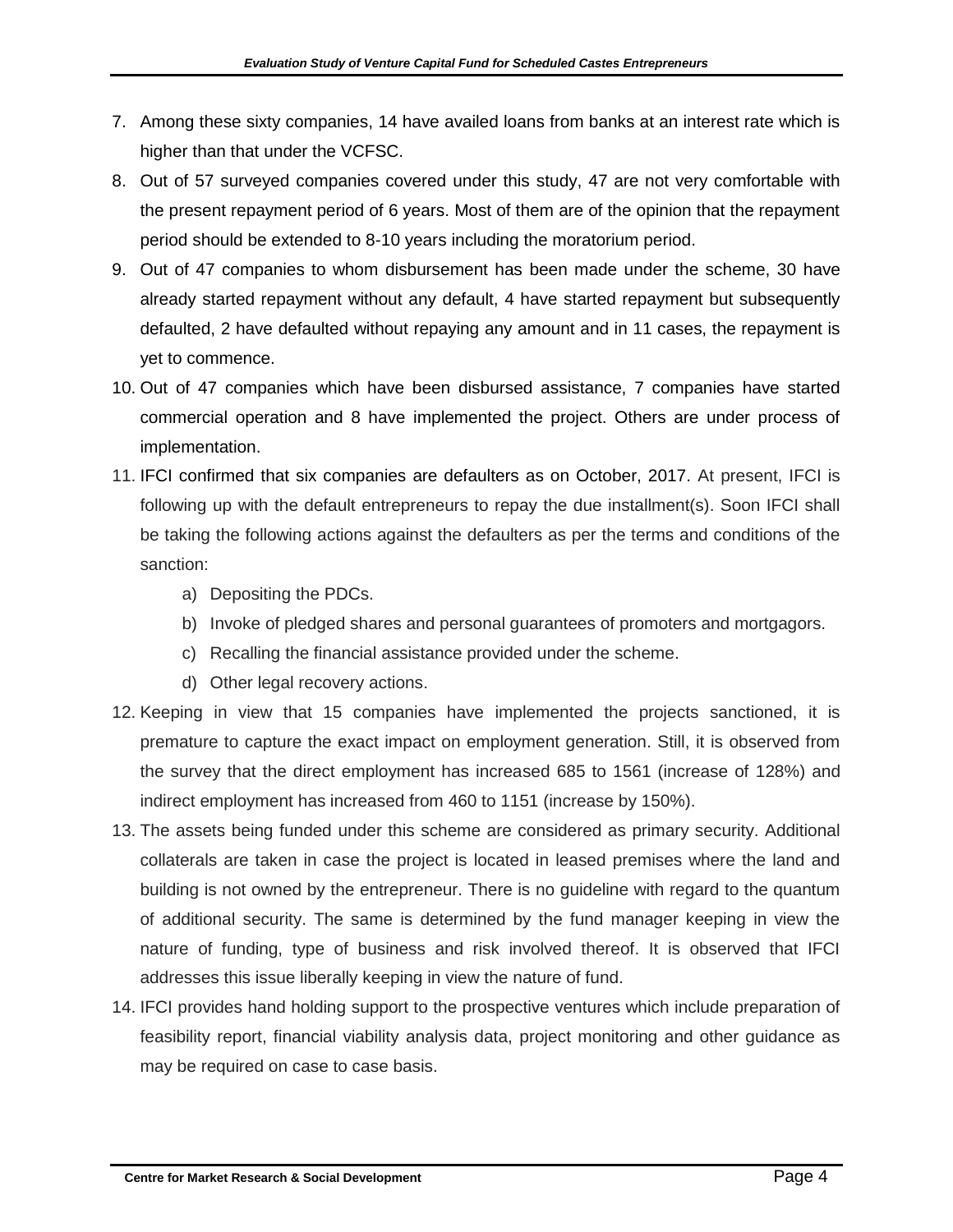15. IFCI participates in the venture by taking equity to the extent of 1000 to 10000 shares. However, in most of the cases, the equity exposure of IFCI in funded ventures are to the extent of one lakh rupees only. Besides equity, the main funding of the project is through optionally convertible debentures (OCD). Therefore actual participation in board of directors of the ventures will come up when the OCDs mature as per terms of sanction. At present, IFCI is not on the board of any funded venture.

## **Conclusion**

- 1. Subsequent to the launch of the venture capital fund for scheduled castes (VCFSC), 60 projects have been sanctioned which do not include 14 cancelled and 3 rejected cases. Out of 60 sanctioned projects, 47 projects have been disbursed the fund either fully or partially. 15 projects have been fully implemented out of which 7 have started commercial operations.
- 2. The findings indicate that the scheme has partially succeeded in meeting its objectives keeping in view that the process of sanction, disbursement and project implementation is still on and majority of ventures are yet to take off.
- 3. As this scheme is first of its kind and a maiden attempt to fund the ventures promoted by a disadvantaged section of society like scheduled castes, it is taking off slowly but substantially. The fund has to address plethora of issues like awareness generation, counseling, regular follow up of reluctant entrepreneurs and diverse handholding support, which consumes a lot of time. Further prudency in regulating sanction and disbursement, needs to be adhered to ensure that the funding is made to appropriate ventures who have potential to grow and succeed and to ensure that the fund does not go into the hands of non serious entrepreneurs.
- 4. The scheme's success can be observed after the full disbursement takes place, projects are implemented and after a full financial year of commencement of commercial operations. Then only the operation, profitability and sustainability parameters can be assessed. The survey of and interactions with entrepreneurs as well as fund manager suggest that the ventures are on right track barring a few cases.
- 5. This evaluation indicates that the scheme implementation has to address the concern of entrepreneurs, their business format and progress of project with patience and empathy.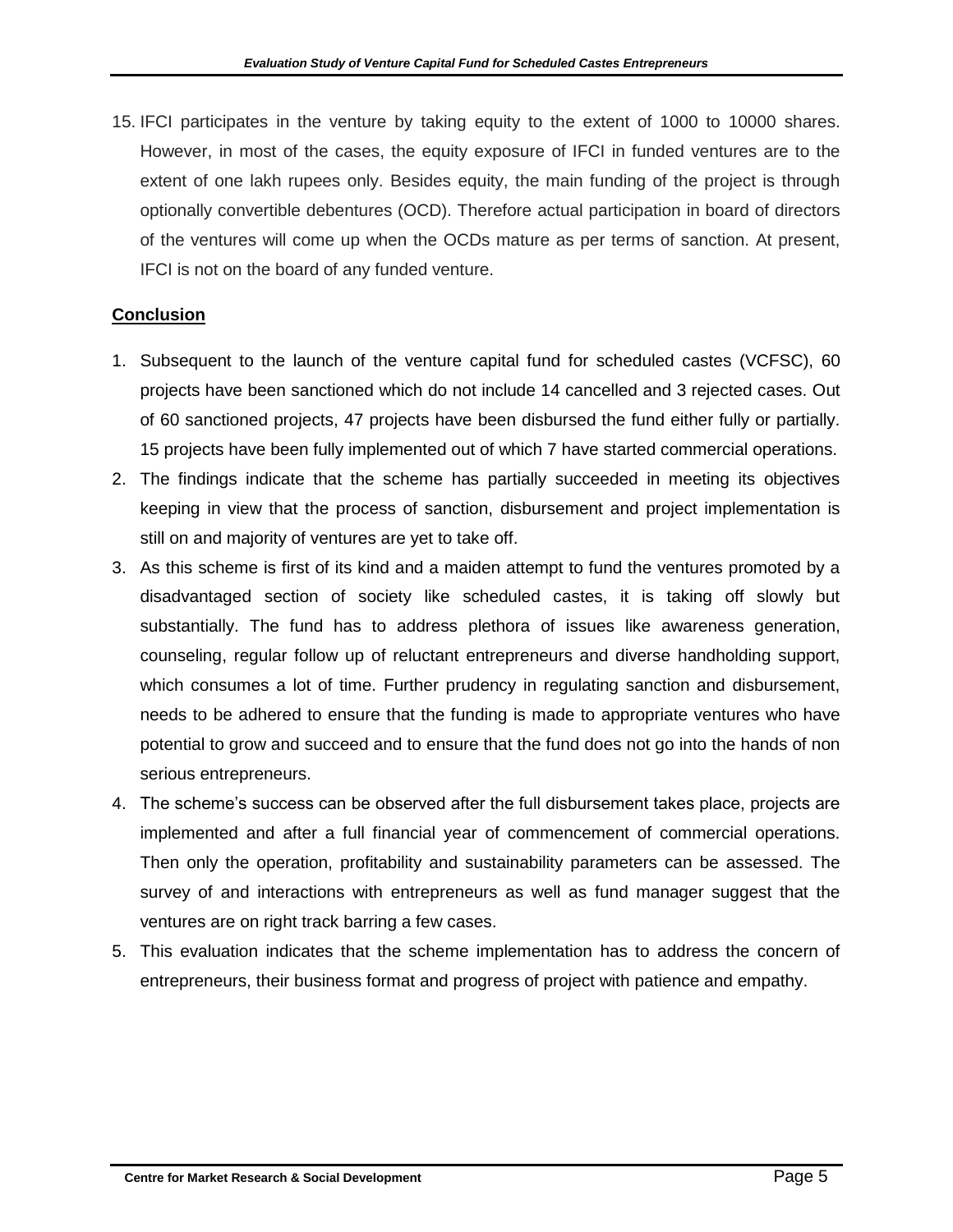#### **Recommendations**

Based on the outcome of this evaluation study, the following recommendations are made for consideration of authorities:

- 1. The life of the fund as registered with SEBI is 10 years which is extendable by two years. Funding made to any venture in 2018-19 has to be squared off by 2025. Majority of the entrepreneurs feel that the tenure of loan may be extended to 8-10 years. Most of the projects funded are new and the entrepreneurs need a leverage to manage and grow the enterprise. Keeping in view the nature of fund and its targeted beneficiaries, the tenure of loan may be increased to 7 to 8 years on assessment of the cash flow position of each project. This will make the entrepreneurs more comfortable.
- 2. The moratorium period is normally allowed from 12 to 18 months against the scheme provision of two to three years. This may be liberally considered to give a little more breathing space to entrepreneurs to streamline their cash flow. This does not need a change in the scheme and within the ambit of the scheme, the moratorium period can be allowed up to three years with a loan tenure of seven to eight years.
- 3. There are a few cases where the entrepreneur has lined up finance up to 75% of project cost due to his expertise and strength of the project. But he is not able to proceed because of inability to arrange 25% margin money. It is suggested that 12.5 % of the project cost may be funded under VCFSC through participation in the equity of such ventures. This will help to materialise the establishment of potential ventures.
- 4. One of the major reasons of slow disbursement is difficulties faced by entrepreneurs to arrange necessary approvals and licenses. Some entrepreneurs are also facing difficulties in obtaining no objection certificate from land allotting agencies of state governments to mortgage the property to IFCI and in conversion of agricultural land for non agricultural use. The matter may be taken up with state governments to facilitate the cases of scheduled caste entrepreneurs through single window clearance wherever the facility is available and in other cases where single window clearance is not available, the state government may issue instructions to dispose of the cases expeditiously within a time frame.
- 5. In cases where project cost is more than 5 crore, 50 % funding is done by IFCI and 25 % is done by banks. Although in many cases, IFCI sanctions its share first giving 3-6 months time to the entrepreneurs to obtain bank sanction. But disbursement by IFCI is only done after bank loan is sanctioned. This delays project implementation inordinately. Therefore, the